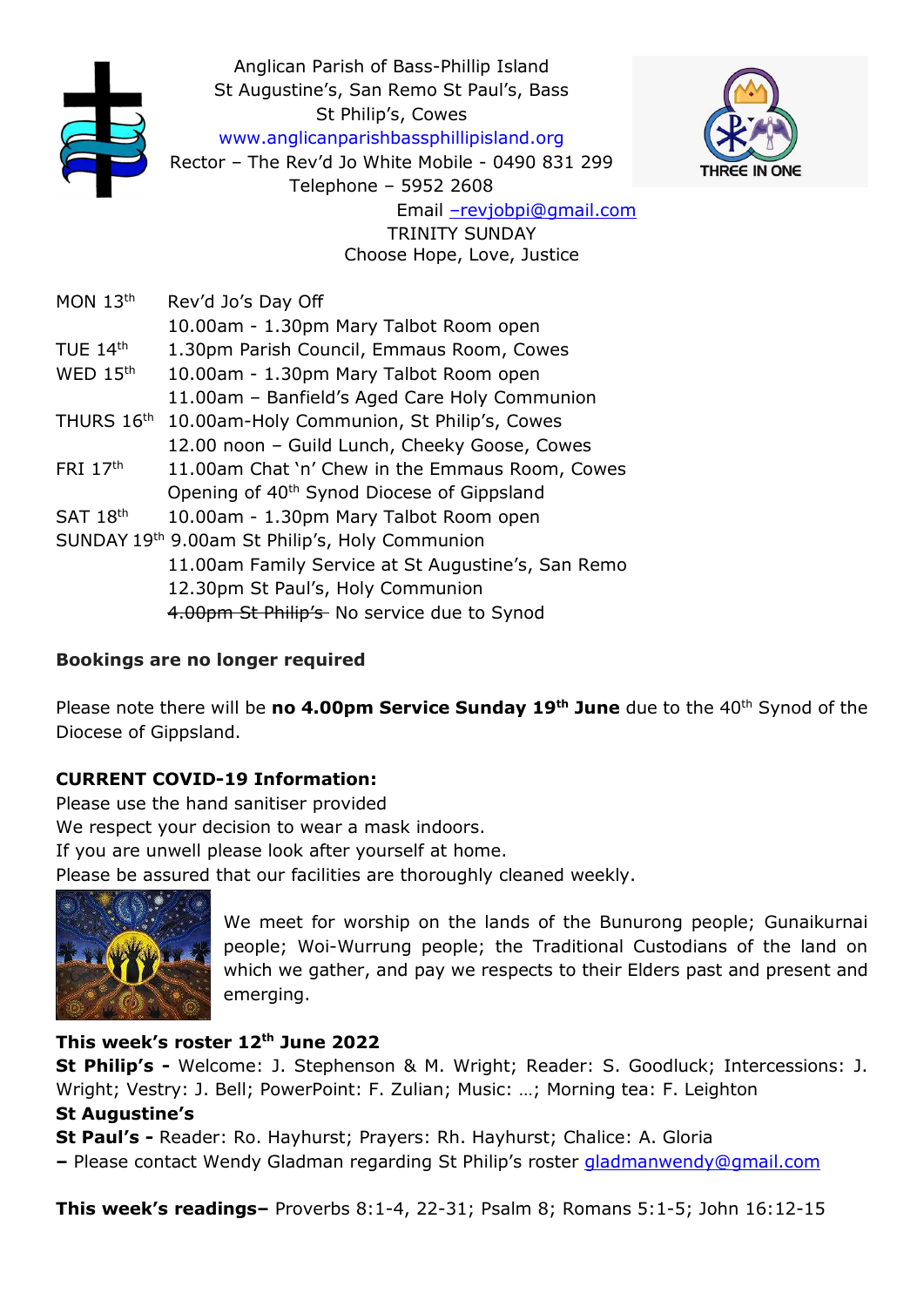### Next week's roster 19th June 2022

St Philip's - Welcome: W. Gladman & …; Reader: E. Krutop-Norfolk; Intercessions: R. Prideaux; Vestry: R. Aitkin; PowerPoint: R. Leditschke; Music: …; Morning tea: P. Leditschke St Augustine's – Leader: L. Alexander; Input: L. Alexander; Children: G. Ippel St Paul's - Reader: B. Maghanoy; Prayers: S. Ridge; Chalice: B. Maghanoy

Next week's readings - 1 Kings 19:1-4, (5-7), 8-15a; Psalm 42 and 43; Galatians 3:10-14, 23-29; Luke 8:26-39

SOMETHING FOR THE CHILDREN Glenys has subscribed to a weekly children's activity sheet. The activities follow the lectionary. If you have grandchildren coming to a service or know of children attending she would be happy to forward this on to you so you can print out as needed. You can email her on glenys.stacs@gmail.com

### The Sentence of the Day

Does not wisdom call, and does not understanding raise her voice? 'The Lord created me at the beginning of his work, the first of his acts of long ago.'

# The Collect of the Day

Father, we praise you, that through your Word and Holy Spirit you created all things; you reveal your salvation in all the world through Jesus Christ, the Word made flesh; through your Holy Spirit you give us a share in your life and love; fill us with the vision of your glory, that we may always serve and praise you, Father. Son, and Holy Spirit, one God, for ever and ever. Amen

# Proverbs 8.1-4, 22-31

Does not wisdom call, and does not understanding raise her voice?

 $2$  On the heights, beside the way, at the crossroads she takes her stand;

<sup>3</sup> beside the gates in front of the town, at the entrance of the portals she cries out:

<sup>4</sup>"To you, O people, I call, and my cry is to all that live.

The Lord created me at the beginning of his work, the first of his acts of long ago.

<sup>23</sup> Ages ago I was set up, at the first, before the beginning of the earth.

 $24$  When there were no depths I was brought forth, when there were no springs abounding with water.

<sup>25</sup> Before the mountains had been shaped, before the hills, I was brought forth-

 $26$  when he had not yet made earth and fields, or the world's first bits of soil.

<sup>27</sup> When he established the heavens, I was there, when he drew a circle on the face of the deep,  $28$  when he made firm the skies above, when he established the fountains of the deep,

 $29$  when he assigned to the sea its limit, so that the waters might not transgress his command, when he marked out the foundations of the earth,

 $30$  then I was beside him, like a master worker; and I was daily his delight, rejoicing before him always,

 $31$  rejoicing in his inhabited world and delighting in the human race.

[Silence]

Hear the word of the Lord

Thanks be to God

# Psalm 8

O Lord our Governor; How glorious is your name in all the earth! Your majesty above the heavens is yet recounted;

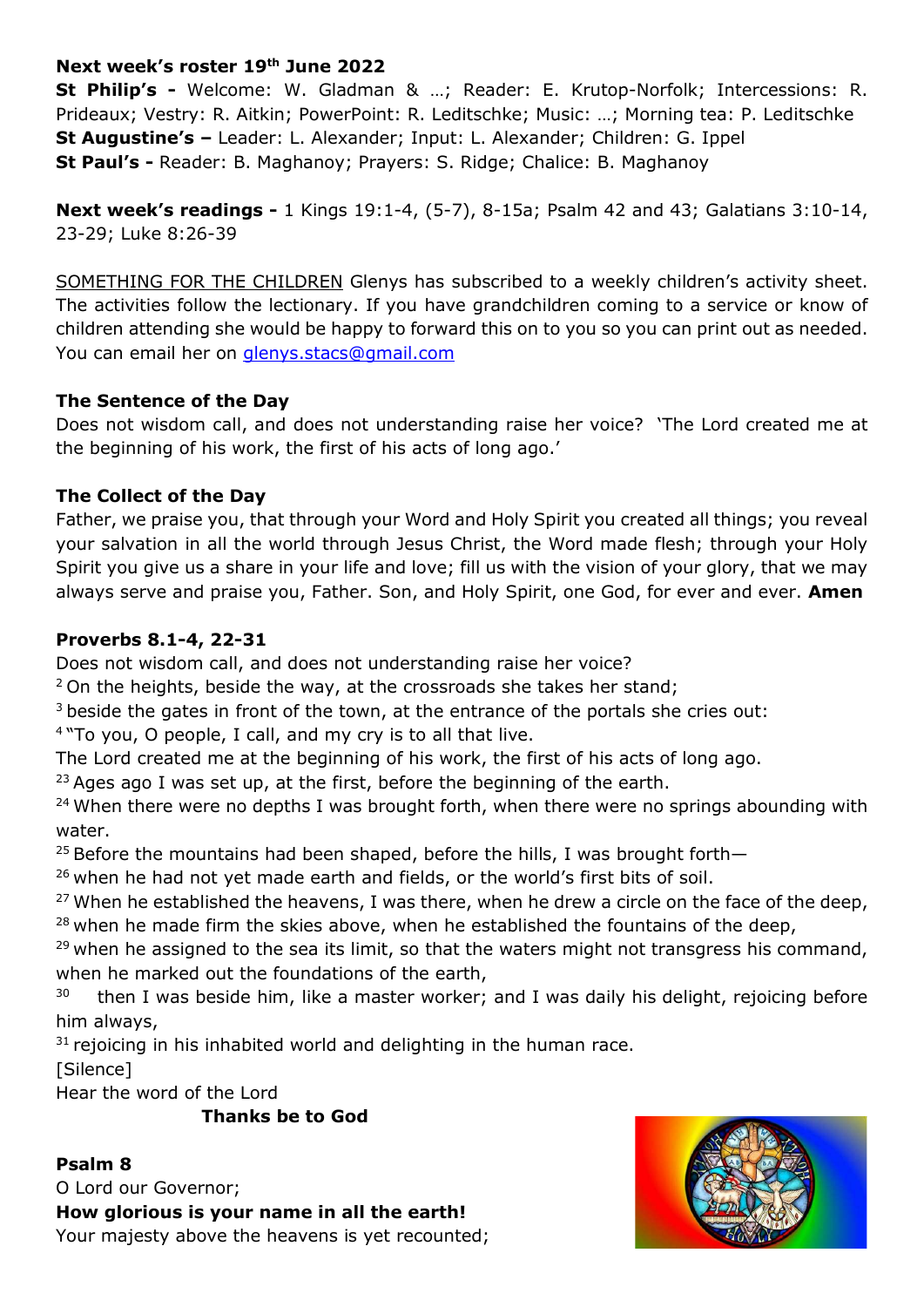### By the mouths of babes and sucklings.

You have founded a strong defence against your adversaries; To quell the enemy and the avenger. When I consider your heavens, the work of your fingers; The moon and the star which you have set in order. What are we, that you should be mindful of us? What are we that you should care for us? Yes you have made us little less than gods; And have crowned us with glory and honour. You have given us dominion over your handiwork; And have put all things in subjection beneath our feet. All sheep and oxen; And all the creatures of the field, The birds of the air and the fish of the sea; And everything that moves in the pathways of the great waters. O Lord our Governor; How glorious is your name in all the earth! (Response) Glory to God: Father, Son, and Holy Spirit: As in the beginning so now, and forever. Amen

#### Romans 5.1-5

Therefore, since we are justified by faith, we have peace with God through our Lord Jesus Christ,  $2$  through whom we have obtained access to this grace in which we stand; and we boast



in our hope of sharing the glory of God.<sup>3</sup> And not only that, but we also boast in our sufferings, knowing that suffering produces endurance, 4 and endurance produces character, and character produces hope,  $5$  and hope does not disappoint us,

because God's love has been poured into our hearts through the Holy Spirit that has been given to us.

[Silence] Hear the word of the Lord Thanks be to God

The Gospel of our Lord Jesus Christ according to John, chapter 16 beginning at verse 12;

#### Glory to you, Lord Jesus Christ.

 $12$  "I still have many things to say to you, but you cannot bear them now.  $13$  When the Spirit of truth comes, he will guide you into all the truth; for he will not speak on his own, but will speak whatever he hears, and he will declare to you the things that are to come.

 $14$  He will glorify me, because he will take what is mine and declare it to you.  $15$  All that the Father has is mine. For this reason I said that he will take what is mine and declare it to you. [Silence]

For the Gospel of the Lord

Praise to you, Lord Jesus Christ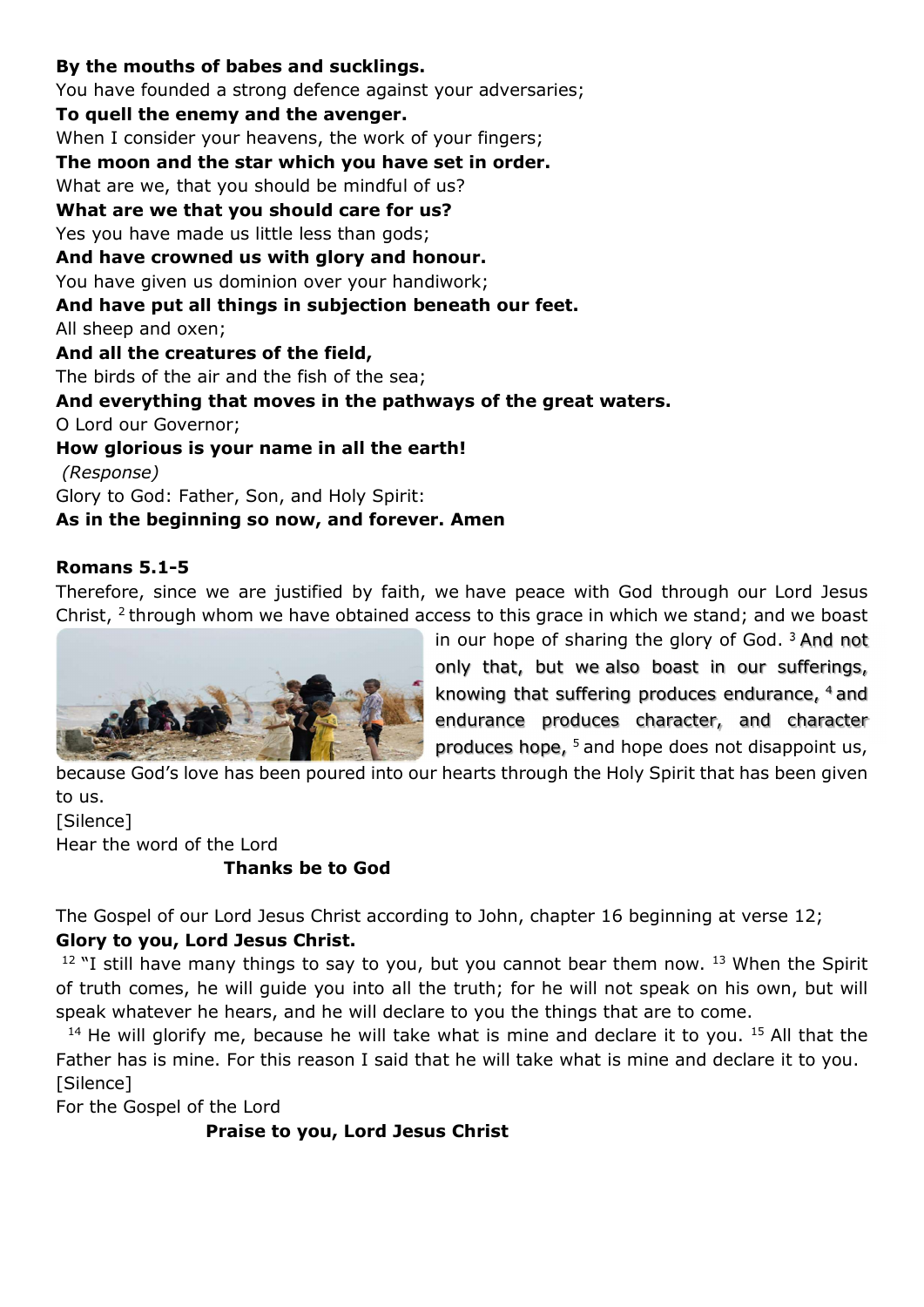### **TRINITY**

The Holy Trinity is difficult to describe. God in three persons blessed Trinity says our hymn but in many ways The Trinity is a mystery; a matter of doctrine not of scripture; something that we need to experience rather than try to quantify.

Sometimes we fallible humans try to make sense of the ineffable Trinity by creating a hierarchy; God the Father on top, followed by God's Son Jesus, and the Holy Spirit bringing up the rear. Sometimes we almost forget about the Holy Spirit and focus our



attention on Jesus. We tend to emphasise and speak at length about Jesus. This is understandable given that Jesus is closest to us. It was Jesus who came and dwelt among us and it is Jesus we read about Sunday by Sunday in the Gospels. It is Jesus who was born of a Mary and lived as one of us. And it is Jesus who inaugurated The Lord's Supper that we might remember him and that we might be close to him and to each other in Holy Communion. And it is He who sits at the right hand of the Father praying for us without ceasing.

All this being said the Holy Trinity is not a hierarchy and the Holy Spirit is not the poor cousin in this relationship.



Doctrine tells us that The Holy Trinity is the three in one and the one in three. That the Trinity is:

 $(*1)$  consubstantial that is the persons of the Trinity are of one substance. Likewise the Trinity is:

 $(*2)$  co-eternal that is they exist as one intention; one in essence, nature, power, action, and will. Sometimes we refer to the Trinity as:

(\*3) Creator, Redeemer and Sanctifier, but even this can tend to separate rather than unify the Godhead.

(\*4) God is - Father, Son and Holy Spirit one God, for ever and ever. Amen.

Jesus has a deep knowing of the relationship between himself and the other persons of the Trinity. He knows the Father and he knows the Spirit; a knowing that is of the most intimate kind. Jesus' knowledge of this relationship is particularly evident in John's gospel where Jesus speaks about knowing and being fully known. In Chapter 14 we read of the indwelling of the Father and the Son and now in chapter 16 we



hear Jesus speak of the Spirit's role as advocate and guide. Chapter 16 is one of those rare times when we glimpse the three persons of the Trinity and the co-eternal nature of their intent and purpose.

The Spirit is described by Jesus as the Advocate who will guide us into all truth. The Father is described as the one who has sent Jesus and we can infer from this that The Father's sending of the Son is for the work of salvation. The role of Jesus himself in this passage is to help prepare the disciples for the coming of the spirit, a purpose that is inextricably connected to His return to the Father.

So much of what Jesus says in his farewell discourse is about the role of the Advocate/the Holy Spirit who will come  $-$  who has come.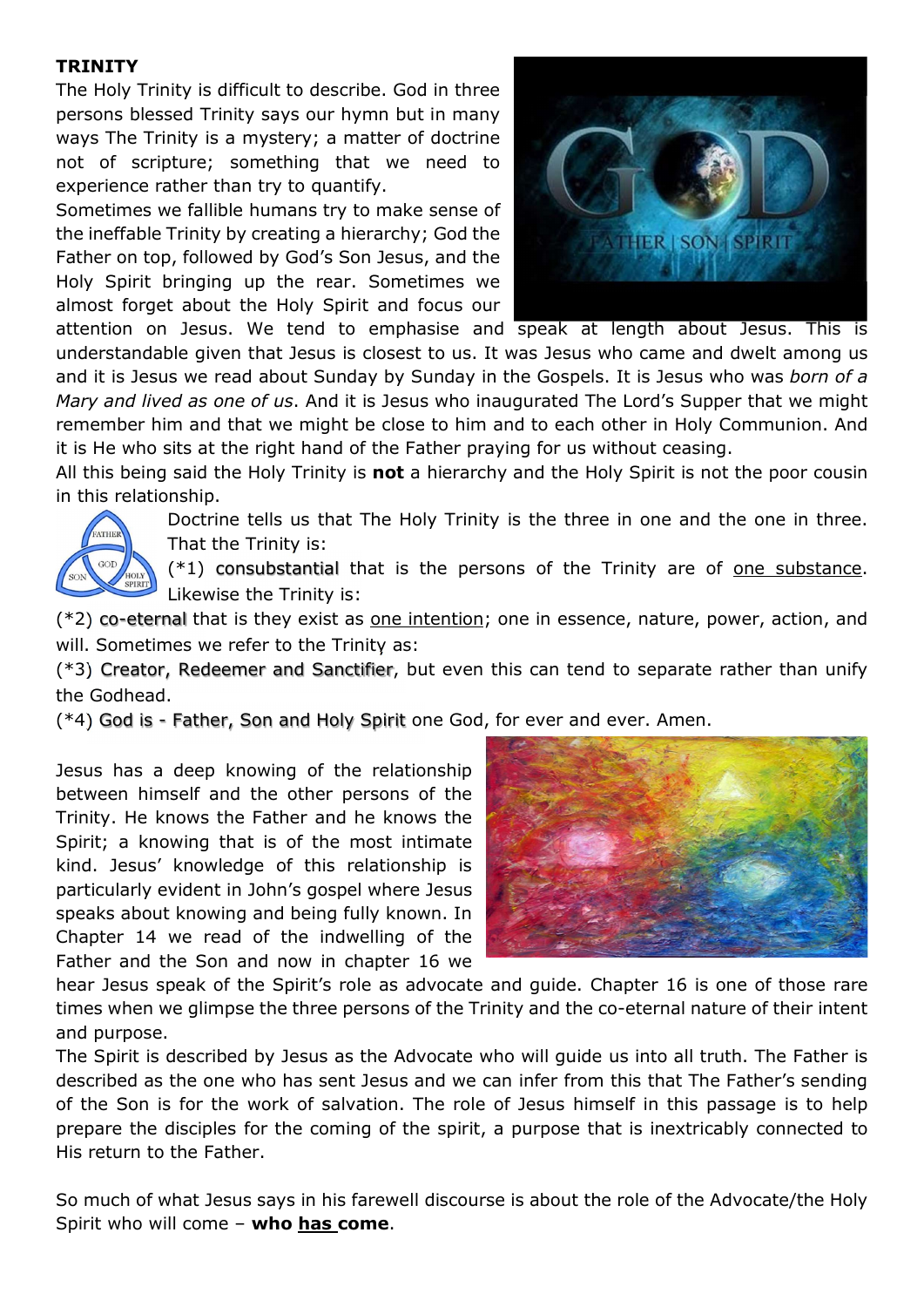We are receivers of the Holy Spirit's power; we are receivers of God's help, God's love and God's gifts because of the coming of the Holy Spirit, a coming that is only possible following the saving work of God the Son. We praise the Triune God for the Father's creative love. We praise God for the saving power of Jesus. We praise God for the Spirit's wisdom and power at work in the world, in the church and in our lives.

When we become aware of how the Spirit of God fills us with life and power; how the spirit inspires us to do more for God than we could ever do on our own then we are drawn closer to the blessed Trinity than ever before. It is this exciting closeness; this intimacy that draws new and courageous efforts from us and helps us to be more than just believers. It inspires us to be sharers of the Good News. Gods' love has indeed been poured into our hearts by the Holy Spirit who has been given to us. (Romans 5:5)



It seems like only yesterday that a young man called Angus, told me that Romans 5:1-5 was his favourite Bible passage. He was only 14 years of age at the time. Usually, such youth isn't interested in anything in the Bible and if by some chance they do have a favourite story or verse

--+--

it's usually something like David slaying Goliath with lots of blood and gore or Adam and Eve sewing fig leaves together because they knew they were naked. But Angus, a quiet youth, was quite clear that this was his chosen passage; chosen because of its power and its practical application.

Somehow this youth managed to bring to this passage and to our struggle to understand The Trinity an astounding freshness; theory became practice.

Angus saw that here was a piece of scripture that encapsulated all that was needed for this life and the promise of sharing in eternal life with Christ.

[The sufferings of this life are but a sign that in this age we are changing from glory into glory. That God uses these sufferings to produce endurance and character and out of all this hope is found; hope is grasped and made known. We must never give up, never let go of the faith God has place in our heart.]

It could be argued that suffering does not and cannot produce hope but rather that it produces bitterness and despair. The hope that St Paul refers to is a hope beyond this present suffering, it is a suffering that is a part of the present and passing age that impinges upon our bodily existence. Hope is not just about the hope of a better tomorrow or wishing away sad



things. The hope referred to here is the hope that lives in our hearts. We live with a greater hope, a sure and certain hope of the resurrection to eternal life. And we live with the certain hope of the coming of God's Kingdom in the age to come where there will be no more suffering and we will see God face to face.

I don't think that Angus saw it quite like that. I think he saw St Paul's chain of logic in far more simple terms. In Angus' world and maybe in our own having faith in Jesus means that we endure many things knowing that somehow those things are building endurance and character.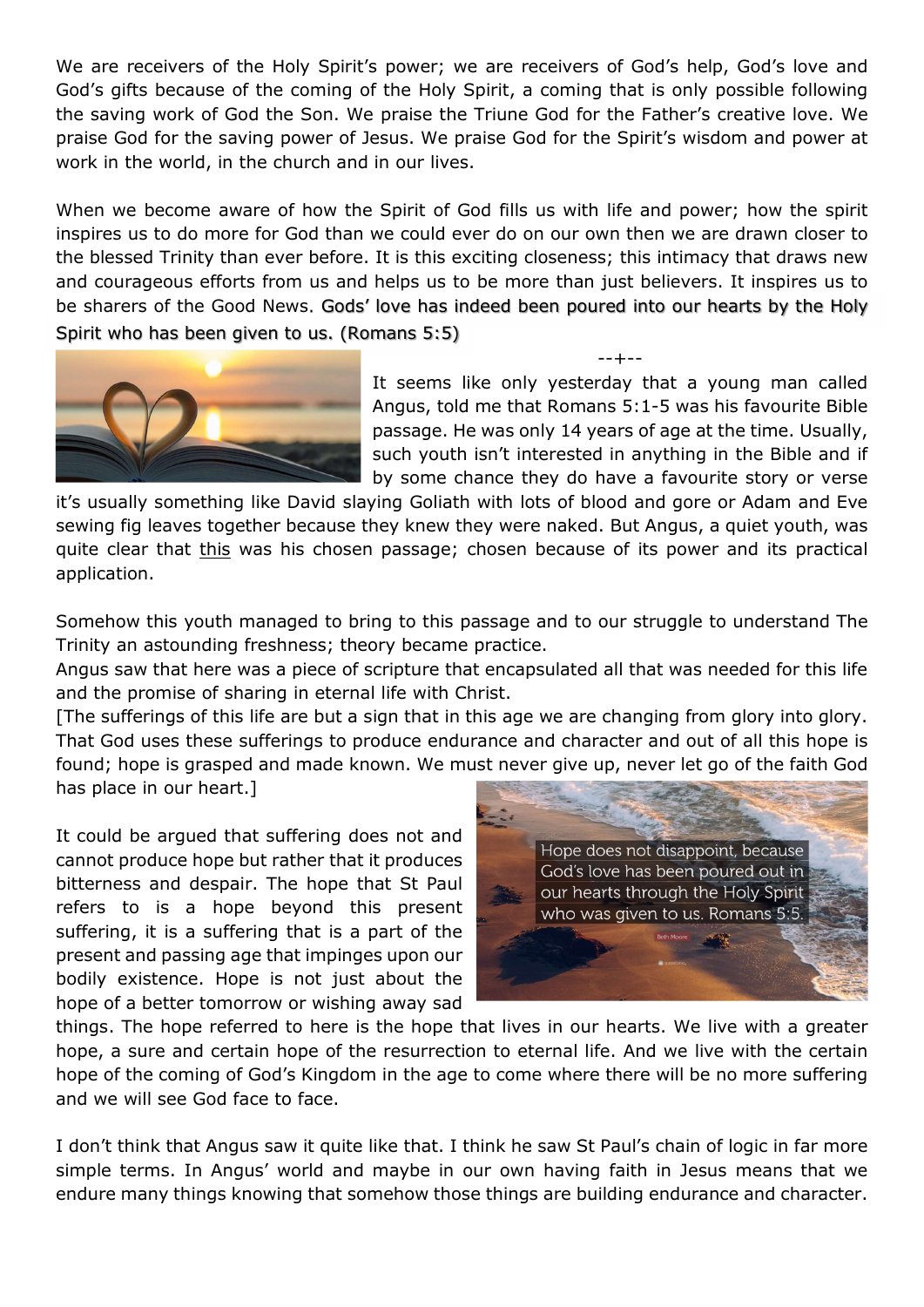No doubt Angus was keen to demonstrate that as a young man he was developing a good character; that he was becoming more and more like Jesus. Perhaps that is what we are all trying to do – model our lives upon Jesus, with the help of the Holy Spirit and the knowledge that God the Father loves us and will fulfil all his promises.

Knowing God's love for us; love that has been poured into our hearts by the Holy Spirit; knowing that we have been justified by our faith in the Lord Jesus we are able to boast; we are able to speak with boldness of the faith and of the hope that is in us.

None of this happens without the three persons of the Trinity working together.

Even in these few verses of Romans chapter 5 we see God at work in the love of Father, Son and Holy Spirit: strengthening our faith, restoring our hope, and pouring into our hearts the great love of the Blessed Trinity.



# Let us pray for the world and for the church:

God the Father, you created the earth in all its perfection and wonder. You created human beings to be your stewards of all creation, making us a little lower than the angels; we offer our prayers for the earth, for all your creatures, habitats and lands

that there might be healing for the hurt caused by climate change, waste and violence. We pray for peace in the world especially we pray that those in authority might work to put an end to the war in Ukraine and that the threat of war in our region might cease. Lord in your mercy; hear our prayer.

God the Son, we pray for your body the church as we approach the  $40<sup>th</sup>$  Synod of the Diocese of Gippsland that we might be brought together in shared vision and purpose. Strengthen our commitment to serve you. Guide us to connect with purpose to our community and serve them well. Inspire us to be creative in spirit that we might use our resources in ways that reach out to spread your message of love. Lord in your mercy; hear our prayer.

God the Holy Spirit, our advocate and guide, we pray for those who are sick weather that be an illness of the mind or the body. We pray for those who are suffering from depression that rays of light might brighten their day and lift their mood. We pray for those who are ill with the flu or COVID 19 that they will feel the warmth and comfort of our prayers even as they buddle up against their illness. We pray too for rest and recreation for our doctors, chemists and all who work in our hospitals and medical centres – bless them and keep them. Lord in your mercy; hear our prayer.

Father, Son and Holy Spirit, blessed Trinity, we offer our prayers for all who are feeling the loss of a loved one. We thank you that these are in your loving embrace, kept safe in the promise of the resurrection to eternal life. Remind us again of the love we have shared with them and of the good things we have learned from them.

Praying rest eternal grant unto them O Lord and let light perpetual shine upon them. Amen

Almighty God, you have promised to hear our prayers, grant that what we have asked in faith we may by your grace receive through Jesus Christ our Lord. Amen



*Y a* ne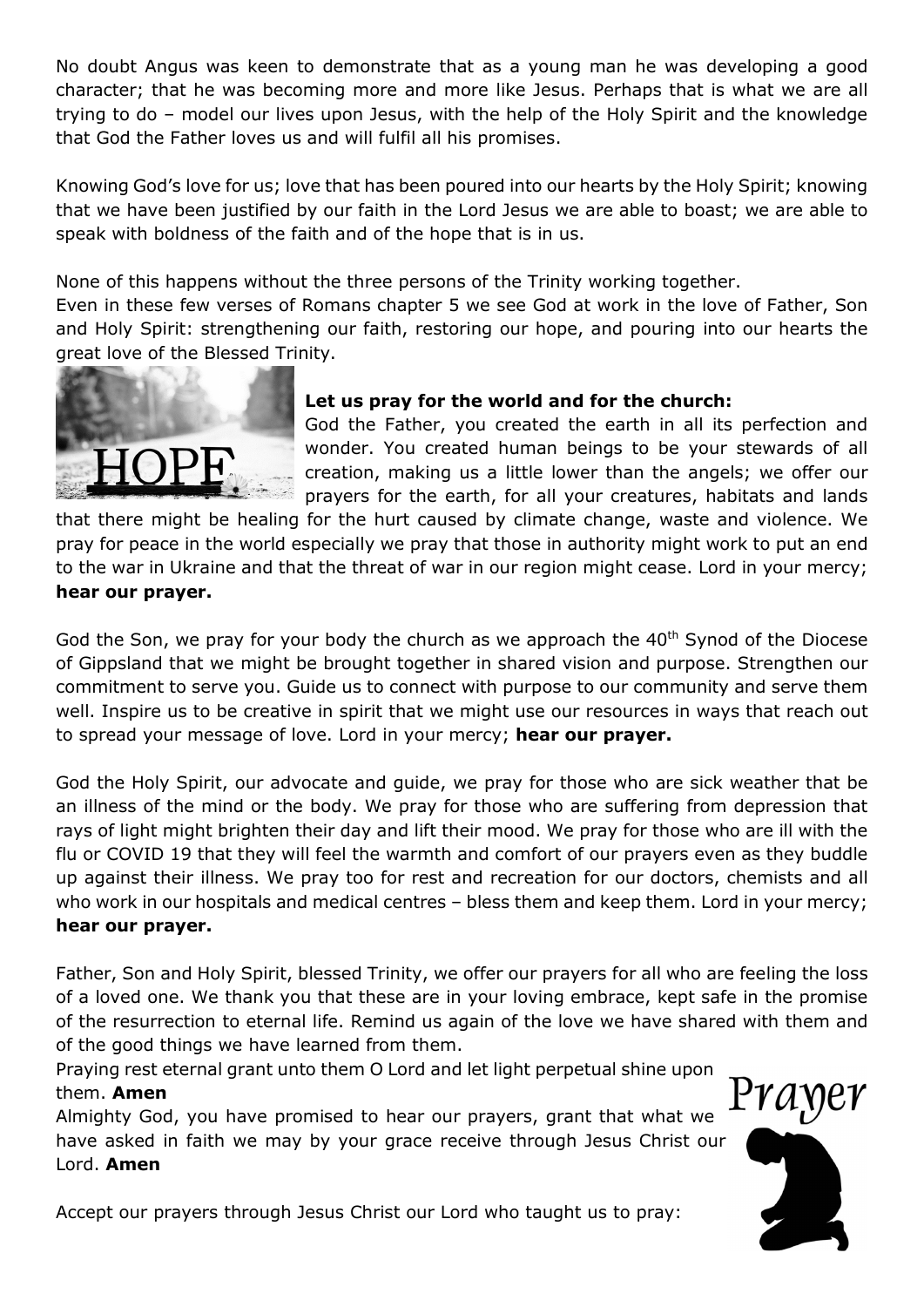Our Father who art in heaven, Hallowed be thy name, Thy kingdom come, Thy will be done, On earth as it is in heaven. Give us this day our daily bread. And forgive us our trespasses as we forgive those who trespass against us. Lead us not into temptation But deliver us from evil. For thine is the kingdom, the power, and the glory For ever and for ever. Amen.

### Suggested Hymns:

All creatures of our God and King (TIS 100) Feed us now bread of life (TIS 538) Immortal Invisible God Only Wise (TIS 143)

# THE SENDING OUT OF GOD'S PEOPLE

Loving God, we thank you for hearing our prayers, feeding us with your word, and encouraging us in our meeting together. Take us and use us to love and serve you all people, in the power of your Spirit and in the name of your Son, Jesus Christ our Lord. Amen.

### A blessing is offered.

May the God of peace equip you with everything good for doing his will, working in you what is pleasing to him, through Jesus Christ, to whom be glory for ever and ever. Amen.

#### **Offertory**

Thank you for your weekly offering it is much needed. During this COVID-19 period and post COVID-19 your offering can be made by either:

- Placing in the offering bowl at any church service. Use plain envelope if preferred
- Please make cheques payable to Anglican Parish Bass-Phillip Island
- Regular or one-off contributions can be made by internet banking to the Parish bank account, using Pay ID 0407410011 (or BSB & Acct No. below)
- Visit any Bendigo Bank branch and deposit cash or cheque to Anglican Parish Bass/Phillip Island BSB: 633 000 / Account Number: 169 629 797. Please put on deposit slip: "Offertory" or "Donation" indicating your usual congregation
- If in Cowes, drop your offering in the donation box at St Philip's, Cowes (located outside the front door of the Church)



# ST PHILIP'S – We recommend parking in the church grounds. Parking in Thompson Avenue is restricted to 1 hour only. 2 hours for those with a Disabled Parking Permit

### Safe Church Awareness Workshop

Location: Korumburra Anglican Church 3 Queen Street Korumburra, Victoria Date: Saturday 13 August 2022 Time: 1.00pm to 5.00pm Online registration is essential: https://www.trybooking.com/BXSUY Registrations close Wednesday 10 August at 5pm unless sold out prior Enquiries only: 03 5144 2044 or registryoffice@gippsanglican.org.au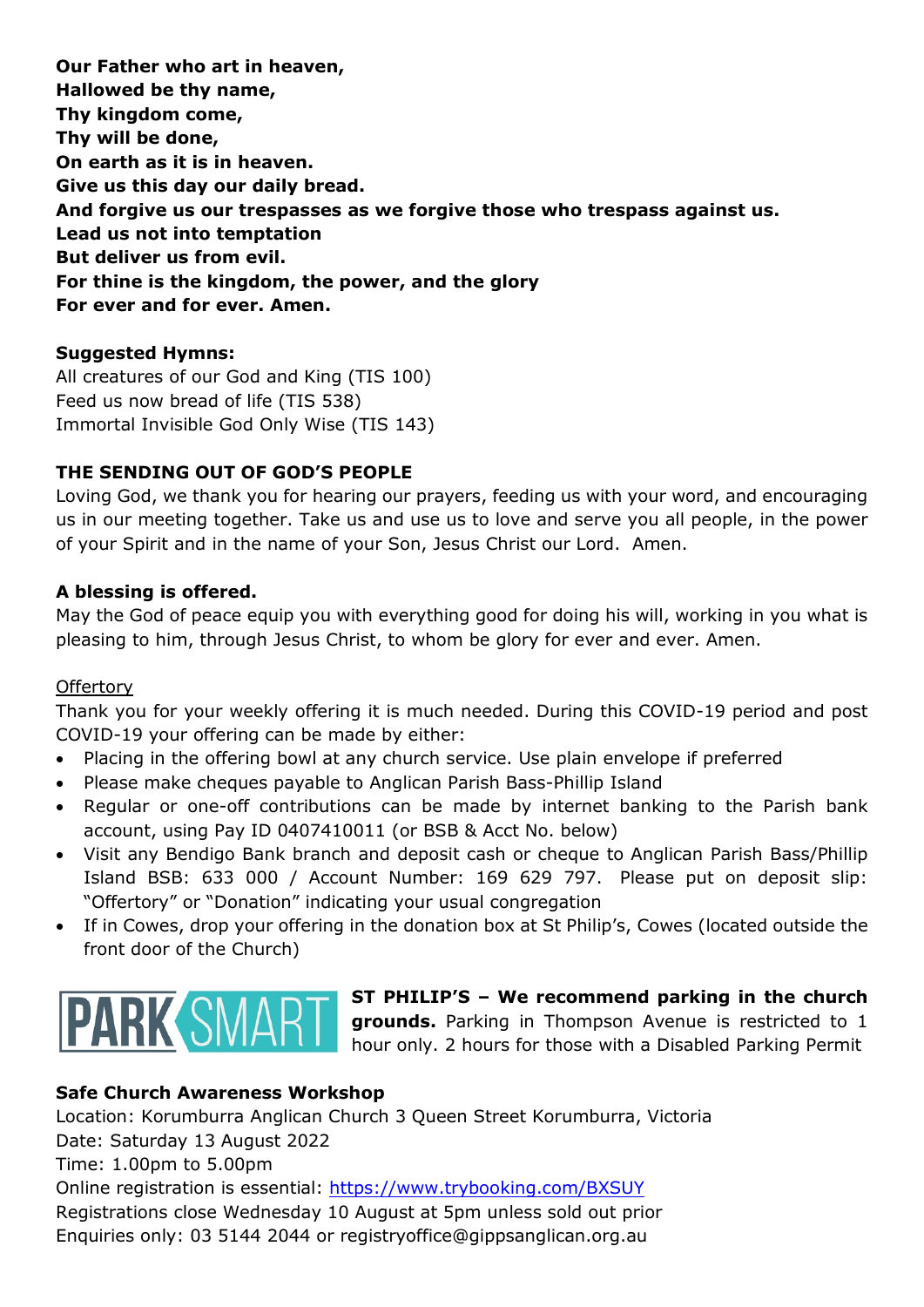# PARISH HOME GROUPS

Please contact leaders for information Emmaus Room  $-1$ <sup>st</sup> and 3<sup>rd</sup> Wednesday 1.00pm Leader: Richard and Ann Prideaux Palm Lakes Group – Friday 10.00am Contact Wendy Gladman. Women of the New Testament. San Remo Group –Wednesday 2.00pm in the Mary Talbot Room Leader: John Dawson The Book of Ruth

Bass Home Group –Thursday 5.30pm Leader: Sandy & Les Ridge The Synoptic Gospels

#### Helpful websites

Parish website www.anglicanparishbassphillipisland.org Dioceses of Gippsland website www.gippsanglican.org.au Facebook www.facebook.com/stphilipscowes

Mary Talbot Room - Volunteers to go on a monthly roster are always welcome. Please let Rev'd Jo know if you can help.

Cooks are always welcome to provide the ever popular biscuits, jams and pickles. Reimbursement for the cost of ingredients can be arranged. Rev'd Jo is happy to deliver your baking to MTR as needed.



You're invited to



A relaxed service for all ages. Contact: revjobpi@gmail.com

DIARY DATES Sunday 26th June Congregational Meeting St Augustine's Sunday 26<sup>th</sup> June Patronal Festival St Paul's, Bass with lunch following at George Bass Hotel